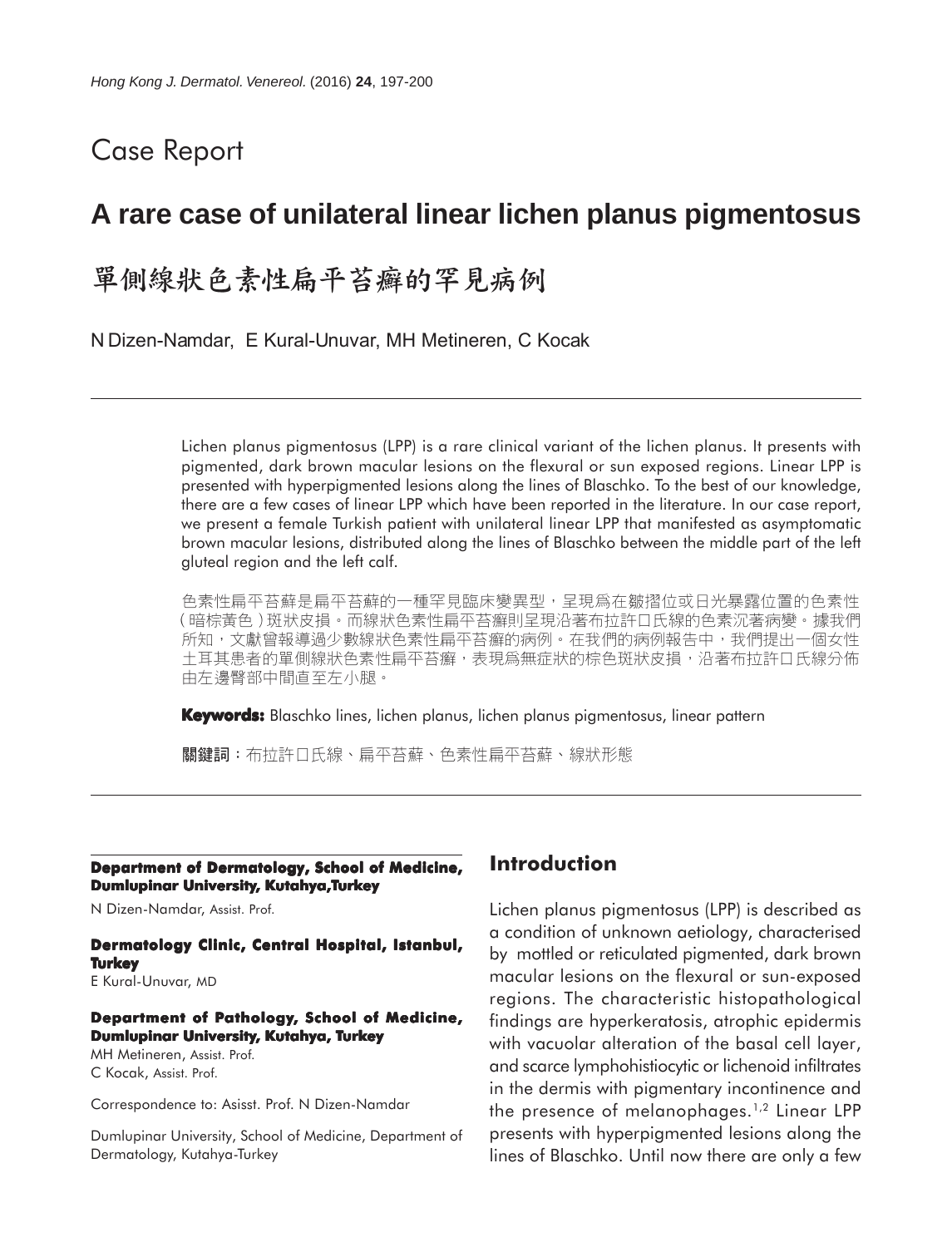cases of linear LPP which have been reported.3-5 In this case report, we present a female Turkish patient with unilateral linear LPP.

### **Case report report**

A 33-year-old female Turkish patient presented with asymptomatic dark brown macules which appeared on the left gluteal region and spread gradually to the calf for one year. There was no history of drug intake, systemic illness, prolonged sun exposure or trauma at the lesional sites.

Physical examination showed dark brown macules in linear streak-like distribution related to the Blaschko lines, extending from the left gluteal region to the calf (Figure 1). There was no scalp, nail or mucosal involvement. Laboratory investigations revealed normal full blood count and liver function tests. The serology for hepatitis C was negative.

The histological examination showed orthokeratosis, epidermal atrophy, vacuolar alteration of the basal layer, lichenoid lymphocytic infiltration with pigmentary incontinence and melanophages in the superficial dermis (Figure 2a). Immunohistochemical examination revealed that the lymphocytic infiltrate consisted of CD8 (+) T cells (Figure 2b), with an increase in the number of CD1a (+) Langerhans cells (Figure 2c). These findings were consistent with unilateral linear LPP. Topical mometasone furoate cream twice daily was given. However, there was no improvement after one month.

## **Discussion**

Lichen planus pigmentosus was first described in 1974 by Bhutani et al. $<sup>1</sup>$  It is clinically different from</sup> classical lichen planus by exhibiting the dark brown macules and/or papules and longer clinical course without pruritus or scalp, nail or mucosal



**Figure 1.** Linear streak of the dark brown macules from the left gluteal region to the calf related to the Blaschko lines.



**Figure 2. Figure 2.** Light and immunohistochemical microphotographs. (a) Epidermal atrophy, vacuolar alteration of the basal cell layer and lichenoid lymphocytic infiltration with pigmentary incontinence, melanophages in the superficial dermis. (b) Lymphocytic infiltrate is composed of CD8 (+) T cells in the superficial dermis. (c) CD1a (+) Langerhans cells in the superficial dermis (original magnifications: a-c, x 100).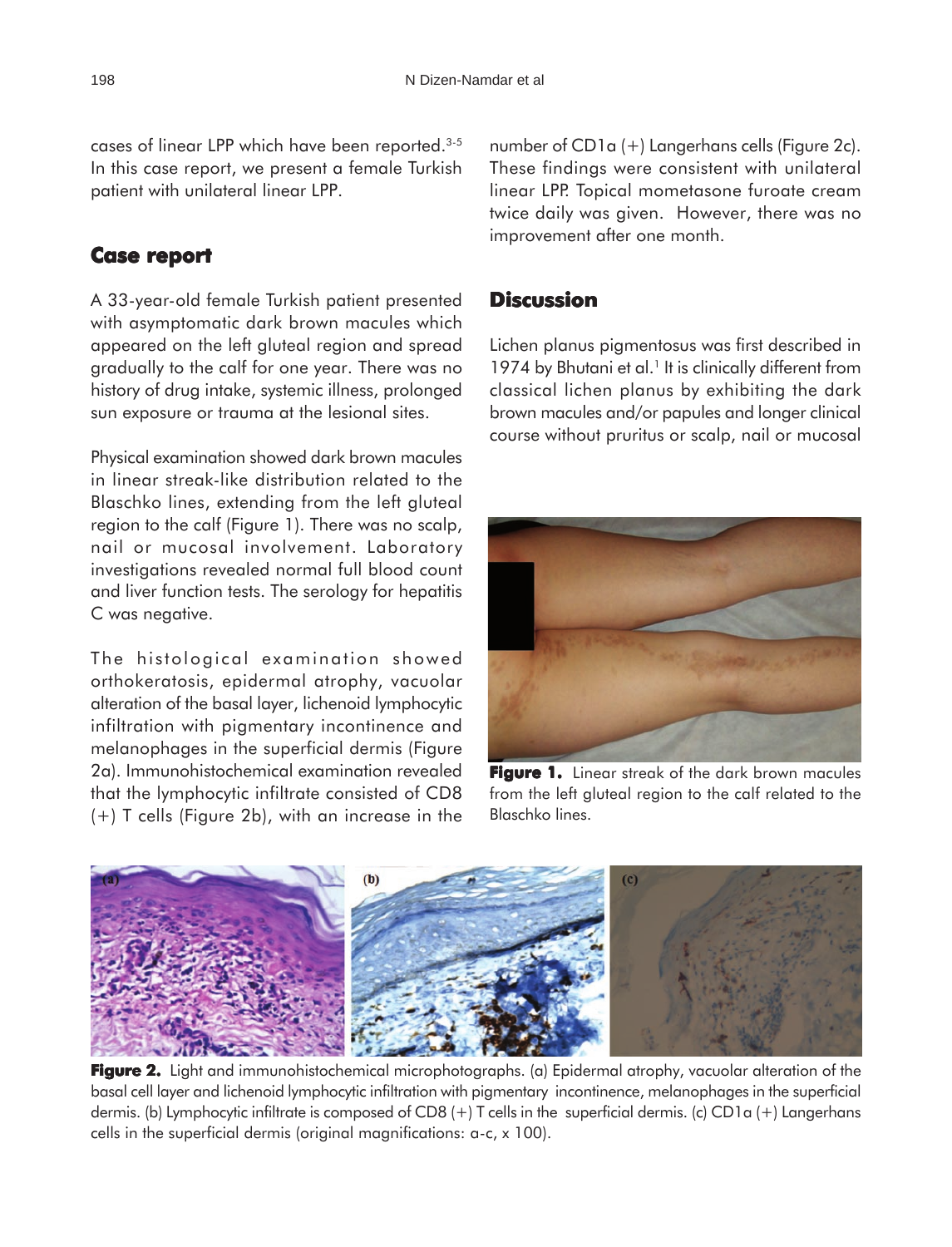involvement. LPP is most commonly found on the sun-exposed areas such as the face, neck, and flexural folds including the axilla, inguinal and submammary regions.<sup>2</sup> Some authors have described LPP-inversus which mostly affects the intertriginous regions.<sup>6,7</sup> Less common presentations including a zosteriform pattern on the trunk and involvement of the non-sun-exposed areas such as the thigh have been reported.<sup>8,9</sup> There are a few linear LPP cases that have been reported in the literature.<sup>3-5</sup> LPP presenting with a linear pattern was first reported by Hong et al.<sup>3</sup> Our patient had lesions in a linear pattern on the left lower extremity. The linearity of the lesions is probably related to the Blaschko's lines, which suggests that the predisposition to develop LPP might be determined during embryogenesis.3 The histological findings of LPP show atrophic epidermis with vacuolar alteration of the basal cell layer, and sparse lymphohistiocytic or lichenoid infiltrates in the dermis with pigmentary incontinence and the presence of melanophages.<sup>1,2</sup> It is thought that the cytotoxic action of the T lymphocytes against the keratinocytes of basal layer plays a role in the molecular pathogenesis of lichen planus.7 In the immunohistochemical study, destruction of keratinocytes and CD8 (+) T cell infiltration were observed.

The number of Langerhans cells in lichen planus varies and may play a role in the pathogenesis of the process.<sup>10</sup> An increase in CD 1a  $(+)$ Langerhans cells in the superficial dermis was revealed in both our case and in the literature.<sup>6,7</sup>

According to these findings, Langerhans cellmediated immune responses along with cytotoxic cell injury a significant role in LPP pathogenesis. The differential diagnoses of our case include lichen striatus, linear and whorled naevoid melanosis, linear ashy dermatosis and inflammatory linear verrucous epidermal naevus (ILVEN). Lichen striatus is charactarised by preceding inflammatory papules or a scaly eruption that last for four months to four years and a perivascular and periadnexal inflammatory cell infiltration.4 Linear and whorled naevoid hypermelanosis which is related to congenital anomalies generally appears within a few weeks after birth. Basal pigmentation without pigment incontinence is found in the histology.<sup>4</sup> Vega et al. reported clinical differences in the colour of the lesions of ashy dermatosis and LPP, the presence of an active red border, and the presence or absence of pruritus.2

ILVEN which begins during early childhood is persistent with pruritus as a foremost symptom and generally presents as a pruritic, erythematous scaly lesion following Blaschko's lines.<sup>11,12</sup> Histologically, there are columns of hypergranulosis with orthokeratotic hyperkeratosis and equally well-defined columns of agranulosis and parakeratotic hyperkeratosis.<sup>11,12</sup>

Based on the history, the onset age, the appearance and pathological features of the lesions, the patient was diagnosed with linear LPP. The clinical course of LPP is variable: in some cases the lesions disappear spontaneously, although some cases persist for years. There is no evidencebased treatment of LPP. Topical calcineurin inhibitors and topical steroids are commonly used as a treatment but clinical efficacy may be suboptimal. The treatment efficacy is better for localised cases.<sup>5,7</sup>

In conclusion, LPP can present with lesions in a linear pattern. Therefore it should be considered in the differential diagnosis of linear hyperpigmented skin lesions.

### **References**

- 1. Bhutani LK, Bedi TR, Pandhi RK, Nayak NC. Lichen planus pigmentosus. Dermatologica 1974;149:43-50.
- 2. Vega ME, Waxtein L, Arenas R, Hojyo T, Dominguez-Soto L. Ashy dermatosis and lichen planus pigmentosus: a clinicopathologic study of 31 cases. Int J Dermatol 1992;31:90-4.
- 3. Hong S, Shin JH, Kang HY. Two cases of lichen planus